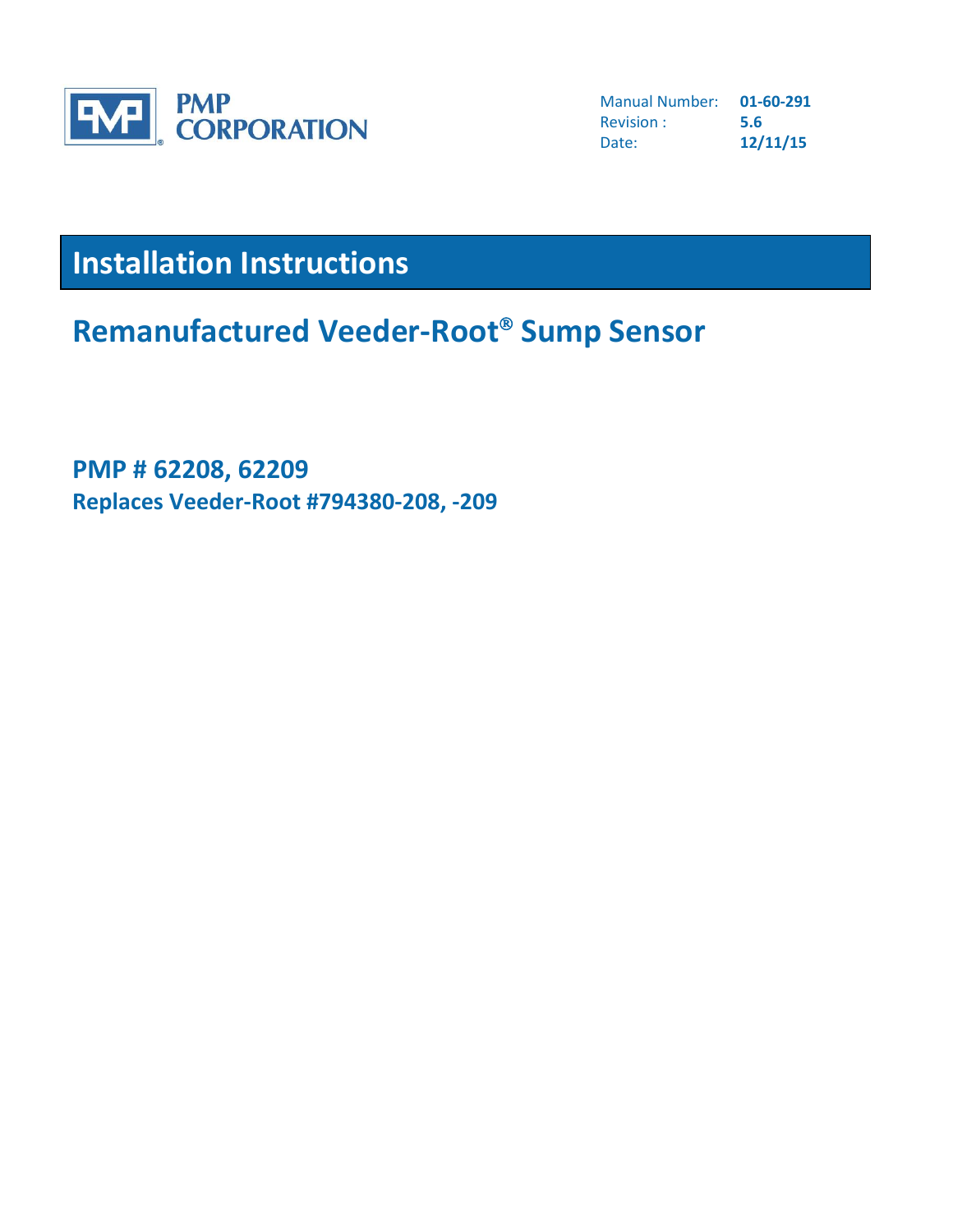## **Contents**

#### <span id="page-1-0"></span>**Disclaimer**

All product or company's names, trade names, trademarks, parts numbers and part descriptions may be the trademarks of their respective owners, and are used for reference or identification purposes only. PMP does not claim any right to or affiliation with such owners. The PMP product described here is remanufactured and sold by PMP and is not the product of any other identified manufacturer.

#### <span id="page-1-1"></span>**Related Manuals**

This installation requires specific knowledge of Veeder-Root equipment and you may need to refer to the following OEM manuals to complete the installation:

| 576013-879 | TLS-3XX Series Console Site Prep and Installation Manual |
|------------|----------------------------------------------------------|
| 577013-879 | TLS-4XX Series Console Site Prep and Installation Manual |
| 576013-301 | Sump Sensor Installation Guide                           |
| 577013-750 | Sensor Product Application Guide                         |
| 577013-814 | <b>Operability Testing Guide</b>                         |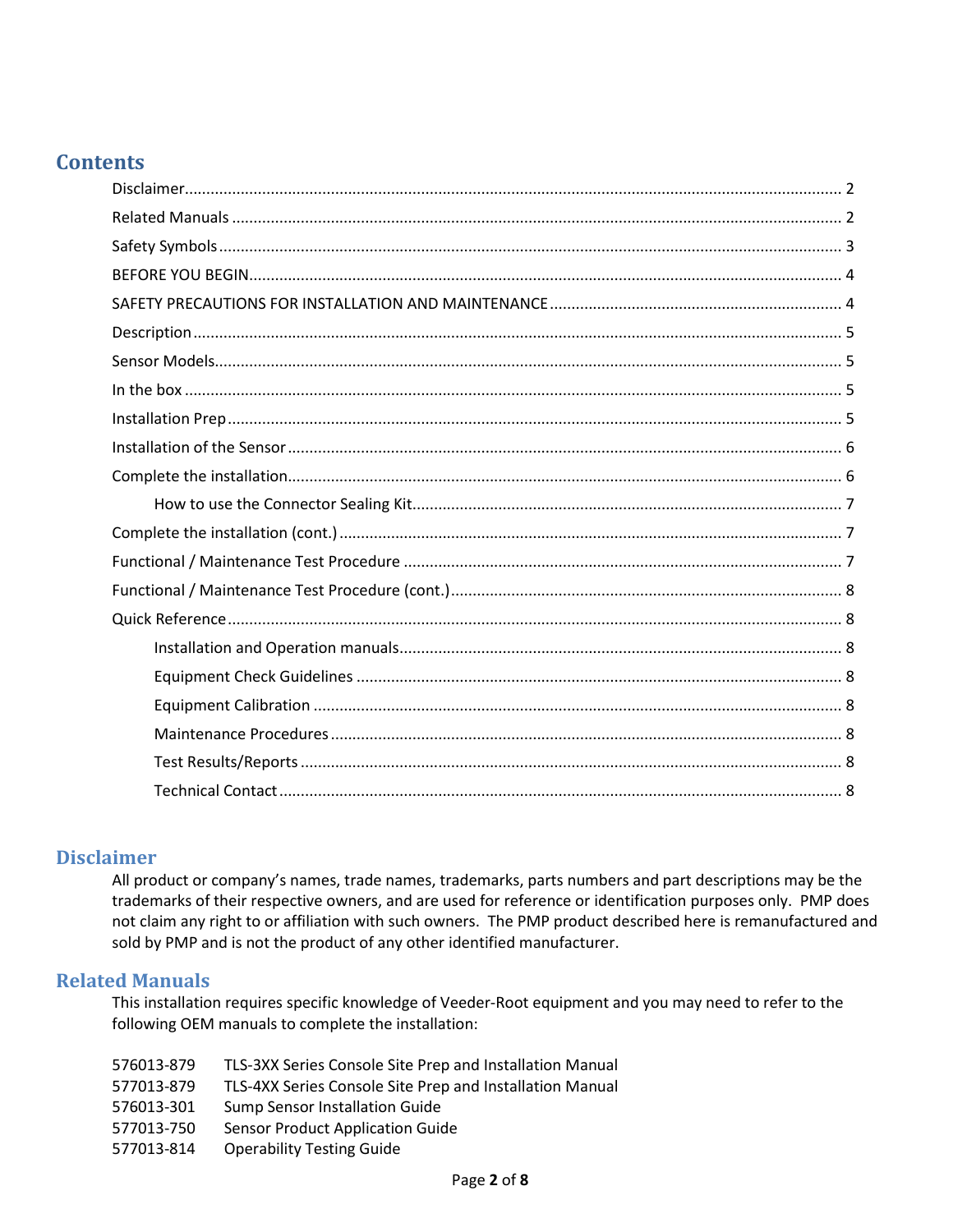## <span id="page-2-0"></span>**Safety Symbols**

The following safety symbols are used to alert you to potential hazards and precautions that should be taken. These symbols are not intended to alert you to all of the potential hazards you could be exposed to while working in a service station environment. These symbols cannot replace common sense and industry practices.



Read and understand all of the written material related to the installation of this product. If you are un-sure of any aspect of this product, contact PMP for clarification



Attention. Pay particular attention to the text adjacent to the use of this symbol to alert you to safety or operational issues.



Remove / disconnect all power before proceeding with this installation.



Potential shock hazard. Test circuit to verify power has been disconnected



Cordon off work area with barriers to avoid contact with traffic



Potentially explosive materials and or atmosphere. Take necessary precautions.



Potentially flammable materials and or atmosphere. Take necessary precautions.



Electro-static discharge hazard has the potential to damage sensitive electronic equipment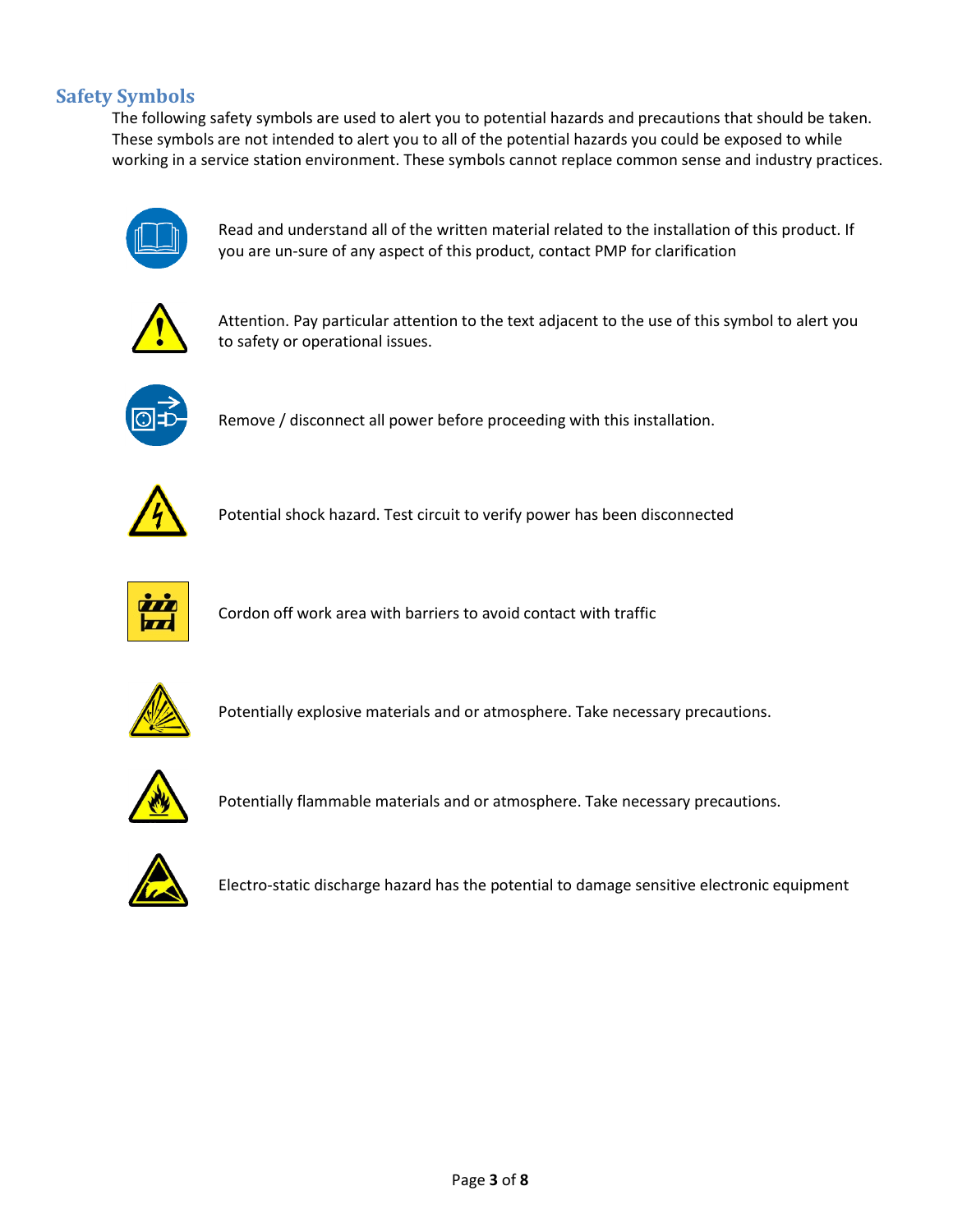## <span id="page-3-0"></span>**BEFORE YOU BEGIN**



- **Service station equipment has both electricity and hazardous, flammable and potentially explosive liquid. Failure to follow the precautions below and instructions in this guide may result in serious injury and death. Follow all rules, codes and laws that apply in your area.**
- **Veeder-Root requires training certifications for contractors who install and set up equipment related**  to the TLS-350. Installers of this product must have a Veeder-Root<sup>®</sup> certification of Level 2/3. Be sure **that you have familiarized yourself with these requirements and determined if you are qualified to perform this installation.**



- **PMP shall not be liable for errors contained herein or for incidental or consequential damages in connection with furnishing, performance or use of this publication.**
- **PMP reserves the right to change product features or the information contained in this publication.**
- **Failure to install this product in accordance with OEM instructions and warnings will result in voiding of all warranties connected with this product and may damage the environment.**

## <span id="page-3-1"></span>**SAFETY PRECAUTIONS FOR INSTALLATION AND MAINTENANCE**

- **Only a person with knowledge and experience with service station equipment should perform this work.**
- **Always make sure ALL power to the equipment you are working with is turned OFF before starting any maintenance.**



 **Note that more than one disconnect switch may be required to de-energize the equipment for maintenance and servicing. Use a voltmeter to make sure ALL circuits in the dispenser are deenergized. Failure to do so may result in serious injury.**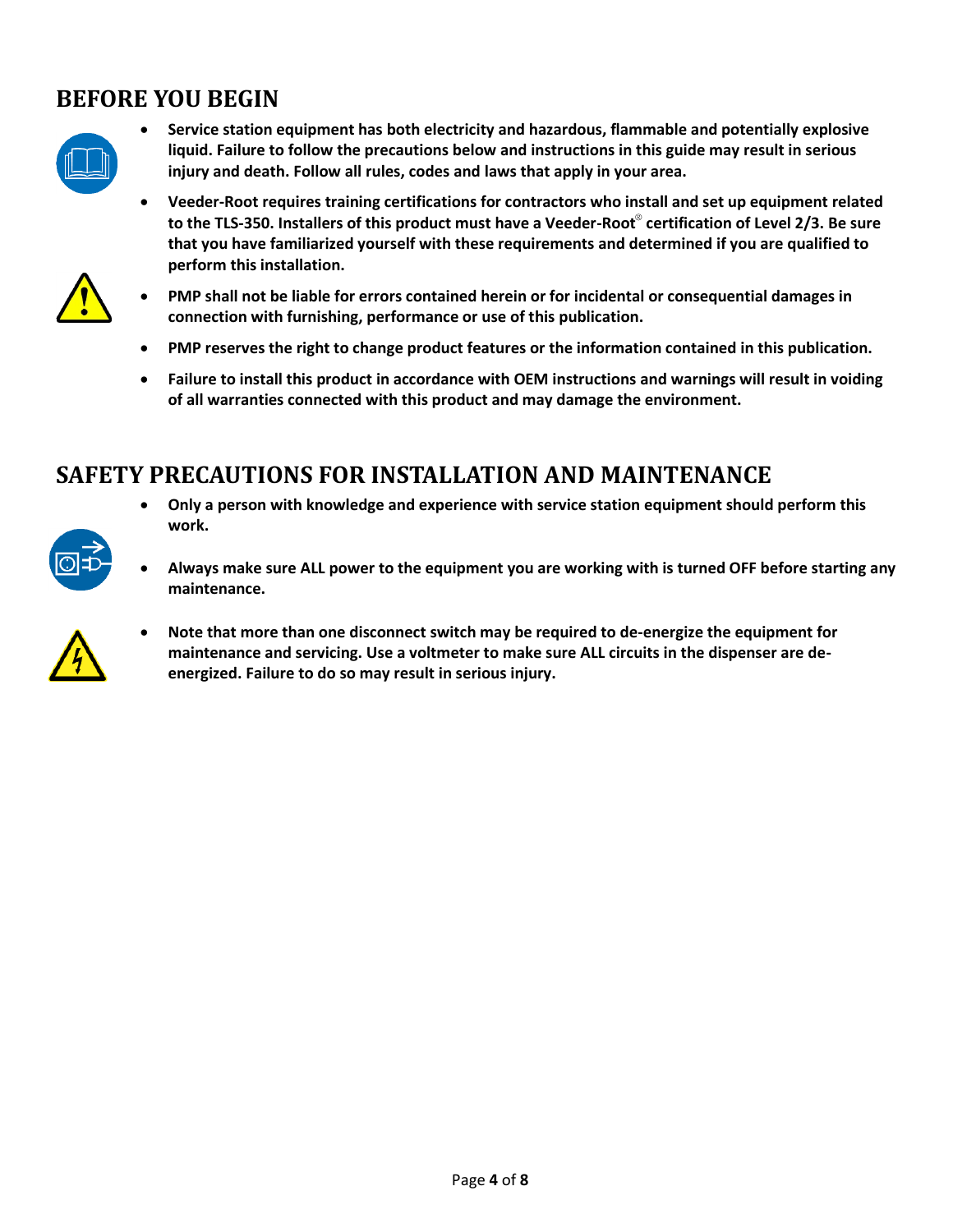## <span id="page-4-0"></span>**Description**

PMP Corporation's 62208 and 62209 sump sensors are identical with the exception of wire length on the sensor. The sensor detects the presence of fluid in dispenser pans and containment sumps. If the liquid level rises above the threshold of the 62208 or 62209 sensors, an alarm is generated and logged in the ATG console so that a historical record of the alarm due to the change in position is recorded. This alarm would indicate there is liquid present where the sensor is installed. The sensor can easily be removed, cleaned and reinstalled if an alarm is triggered or for periodic testing.

#### <span id="page-4-1"></span>**Sensor Models**

| <b>PMP</b><br><b>Number</b> | <b>OEM Number Description</b> |                            |
|-----------------------------|-------------------------------|----------------------------|
| 62208                       | 793480-208                    | Sump Sensor with 12' cable |
| 62209                       | 793480-209                    | Sump Sensor with 30' cable |

#### <span id="page-4-2"></span>**In the box**

| <b>Contents</b>             |                |
|-----------------------------|----------------|
| Sump Sensor                 | 1              |
| Installation instructions   | 1              |
| Cable tie wrap,             | 2              |
| Wire nut, P2 blue           | $\overline{2}$ |
| Rubber insert for cord-grip | 2              |
| Cord-grip, 1/2 NPT          | 2              |
| 3M Scotchcast™ Seal Pack    |                |



#### Note:

An additional rubber insert, for the cord grip, has been provided to accommodate smaller gauge wire such as the one used on this sensor.

Depending on your installation, you may need to replace the rubber insert to ensure a water tight connection.

## <span id="page-4-3"></span>**Installation Prep**



- 1. Turn-off power to the system.
- 2. Block off the work area.
- 3. Confirm you have the correct sensor for your application.
- 4. Confirm that there is no liquid in the sump prior to installing the sensor.

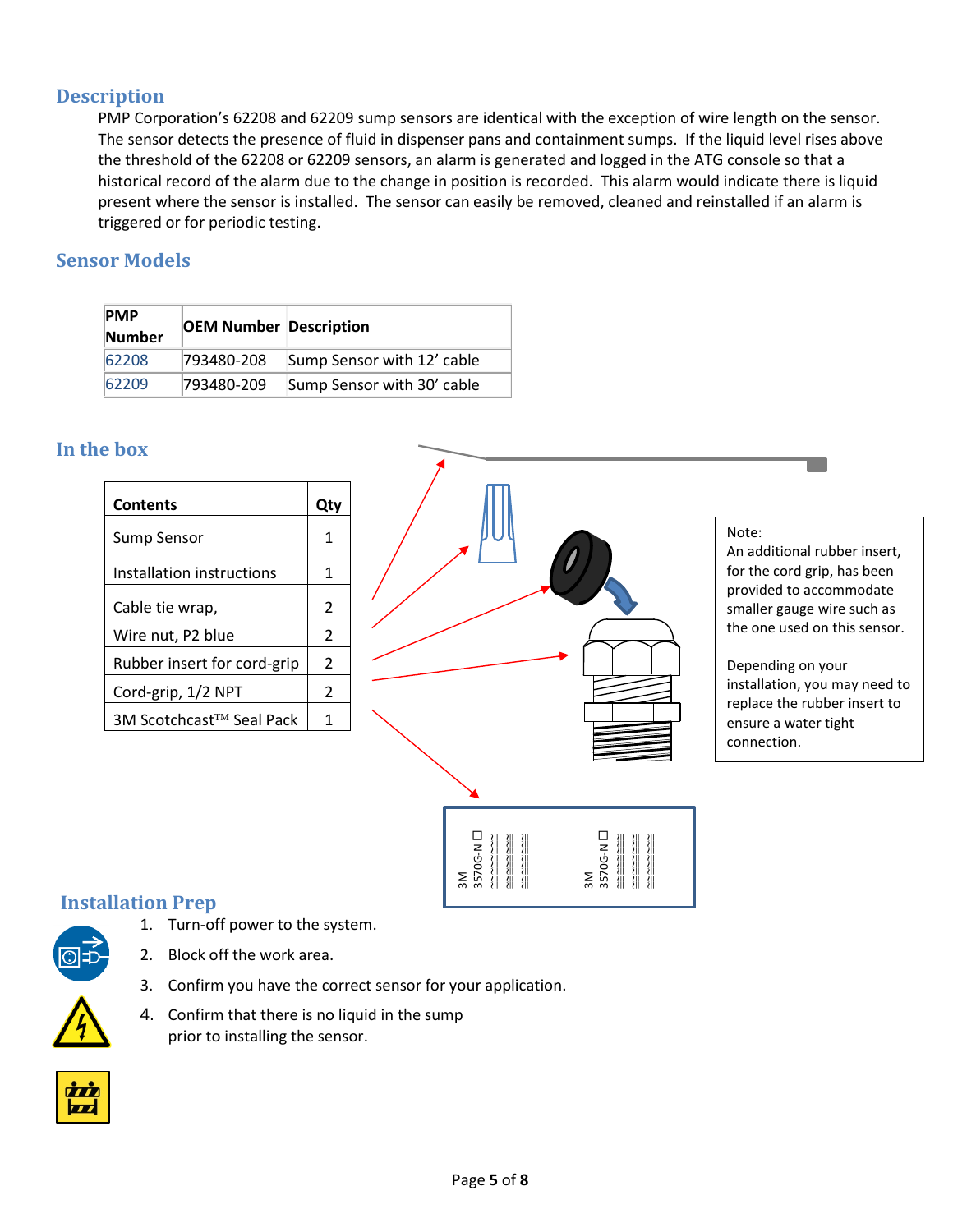#### <span id="page-5-0"></span>**Installation of the Sensor**



Note: You must refer to the OEM manuals listed earlier in this manual for detailed instructions including console setup.

- 
- 1. Mount the sensor in a spot where it can easily be removed for testing.
- 2. **Do not** mount on flexible product lines.
- 3. Sensor must be mounted vertically at the lowest point in the sump. Note: some dispensers will have a cup molded into the bottom of the sump specifically for mounting a sensor.

## <span id="page-5-1"></span>**Complete the installation**

- 1. Feed the sensor cable though the riser cap and cord grip. Tighten the cord grip.
- 2. Install the cap on the riser.
- 3. Using the wire nuts provided, connect the sensor to the field wiring in accordance with applicable codes.
- **4.** Place the field wiring in the Connector Sealing Pack provided. See instructions below on how to use the Connector Sealing Pack.



Note: You can confirm the proper sensor operation by using an ohm meter across the sensor wires and turning the sensor upside-down: 100k  $\Omega$  =  $\checkmark$  $0 \Omega = \mathbf{x}$ 

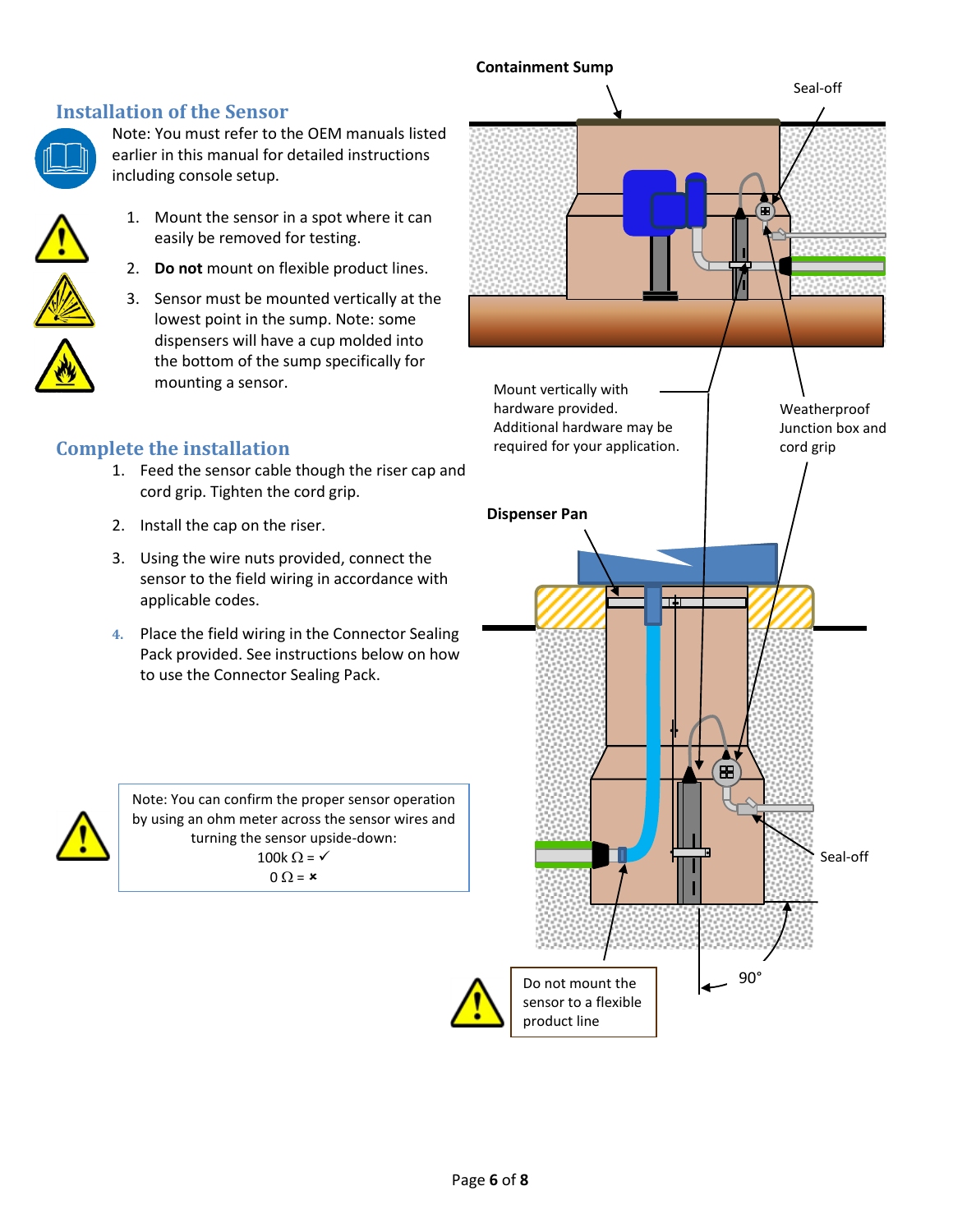#### <span id="page-6-0"></span>**How to use the Connector Sealing Kit**

- a. Carefully cut the bag and remove the seal pack.
- b. Remove the two part seal pack.
- c. Grip the edges of the seal pack at the center and vigorously wiggle the plastic bag to weaken the barrier between the two halves.
- d. Squeeze the resin back and forth 25-30 times to thoroughly mix the two parts.
- e. Squeeze the mixed resin to one side of the packet and cut off the other side.



- f. Insert the connections made above. **Be sure the connections are inserted to the full depth of the seal pack to ensure a watertight connection.**
- g. Use the wire tie provided to cinch the packet, where shown, to secure the wires in the epoxy pack during the curing process. You can also use electrical tape to secure the wires if you prefer.
- h. Cure time is approximately 8-12 min @ 73°F.

## <span id="page-6-1"></span>**Complete the installation (cont.)**

- 5. Enclose the wiring and seal kit in the junction box.
- 6. Re-install the junction box cover.
- 7. Check to be sure all of the cord grips have been tightened to make them water tight.
- 8. Restore power to the console and proceed with the setup process.

#### <span id="page-6-2"></span>**Functional / Maintenance Test Procedure**

- 1. Fill a container with a minimum of 2 inches of water.
- 2. Remove sensor from tank or sump.
- 3. Inspect the sensor for any physical damage including cables and connections.
- 4. Place the sensor in the container, oriented as it would be installed, until it is submerged.
- 5. The sensor should trigger an alarm on the TLS. Depending on the console and site configuration, it may take up to 5 minutes to trigger an alarm.
- 6. Clear the alarm on the TLS-350 by pressing the Alarm / Test key or pressing the Alarm button twice on the TLS-450.



**7. If an alarm is not detected, the sensor has failed the test and must be replaced**